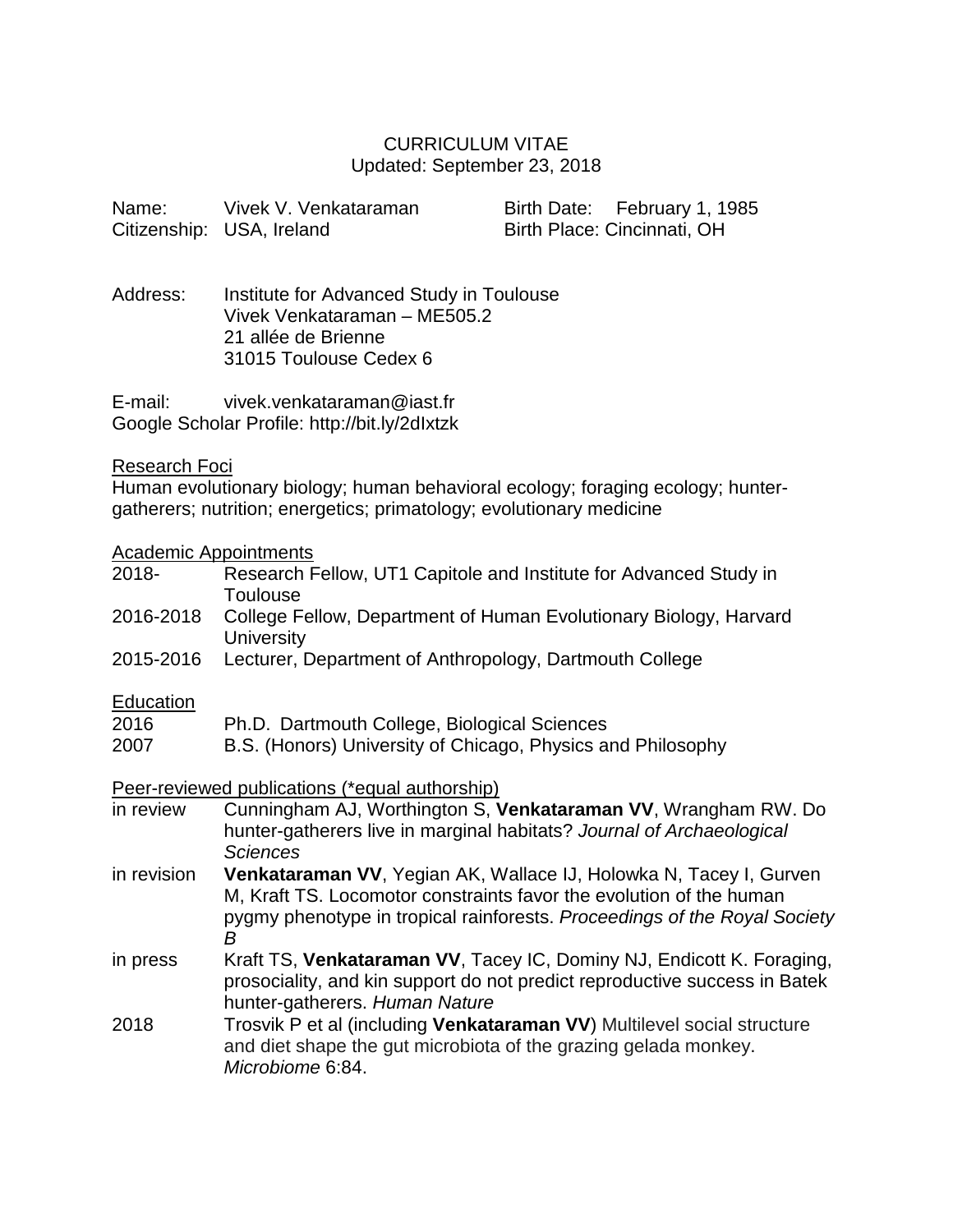| 2018 | Gutema TM et al (including Venkataraman VV) Competition between<br>sympatric wolf taxa: an example involving African and Ethiopian wolves.                                                                                                                                                                                                                                     |
|------|--------------------------------------------------------------------------------------------------------------------------------------------------------------------------------------------------------------------------------------------------------------------------------------------------------------------------------------------------------------------------------|
| 2018 | Royal Society Open Science 5:172207.<br>Mekonnen A, Fashing PJ, Sargis EJ, Venkataraman VV, Bekele A,<br>Adriana Hernandez-Aguilar A, Rueness EK, Stenseth NC. Flexibility in<br>positional behavior, strata use, and substrate utilization among Bale<br>monkeys (Chlorocebus djamdjamensis) in response to habitat<br>fragmentation. American Journal of Primatology e22760. |
| 2017 | Venkataraman VV, Kraft TS, Dominy NJ, Endicott KM. Hunter-gatherer<br>residential mobility and the marginal value of rainforest patches.<br>Proceedings of the National Academy of Sciences USA. 114(12):3097-<br>3102.                                                                                                                                                        |
| 2017 | Nguyen NN et al. (including Venkataraman VV). Observations of 13<br>diurnal births in wild gelada monkeys (Theropithecus gelada): Behavior,<br>impact of parity, and implications for human evolution. American Journal<br>of Physical Anthropology. 163:14-29.                                                                                                                |
| 2016 | Greaves RD et al. (including Venkataraman VV) Appendix B. Economic<br>activities of twenty-first-century foraging populations. In: Codding BF and<br>Karen L. Kramer, eds. Why Forage? Hunters and Gatherers in the<br>Twenty-first Century. University of New Mexico Press. pp 241-262.                                                                                       |
| 2016 | Shapiro A, Venkataraman VV, Fashing PJ, Nguyen N. Dietary ecology of<br>fossil Theropithecus: inference from dental microwear textures of extant<br>geladas from ecologically diverse sites. Journal of Human Evolution 99:1-<br>9.                                                                                                                                            |
| 2016 | van Casteren A, Venkataraman VV, Ennos AR, Lucas PW. Novel<br>developments in field mechanics. Journal of Human Evolution 98:5-17.                                                                                                                                                                                                                                             |
| 2015 | Kraft TS*, Venkataraman VV*. Could plant extracts have enabled<br>hominins to acquire honey before the control of fire? Journal of Human<br>Evolution 85:65-74.                                                                                                                                                                                                                |
| 2015 | Venkataraman VV, Kerby JT, Nguyen N, Ashenafi ZT, Fashing PJ.<br>Solitary Ethiopian wolves increase foraging efficiency upon rodents when<br>among grazing gelada monkey herds. Journal of Mammalogy 96:129-137.                                                                                                                                                               |
| 2015 | Nguyen N et al. (including Venkataraman VV). Increased mortality and<br>diminished reproductive potential in wild geladas with Taenia serialis<br>tapeworm cysts at Guassa, Ethiopia. American Journal of Primatology<br>77:579-594.                                                                                                                                           |
| 2014 | Venkataraman VV*, Glowacka H*, Fritz J, Clauss M, Seyoum C, Fashing<br>PJ, Nguyen N. Effects of dietary toughness and dental wear on chewing<br>efficiency in geladas. American Journal of Physical Anthropology 155:17-<br>32.                                                                                                                                                |
| 2014 | Fashing PJ, Nguyen N, Venkataraman VV, Kerby JT. Gelada feeding<br>ecology in an intact ecosystem in the Menz Highlands, Ethiopia: Variability<br>over time and implications for hominin evolution. American Journal of<br>Physical Anthropology 155:1-16.                                                                                                                     |
| 2014 | Kraft TS*, Venkataraman VV*, Dominy NJ. A natural history of human<br>tree climbing. Journal of Human Evolution 71:105-118.                                                                                                                                                                                                                                                    |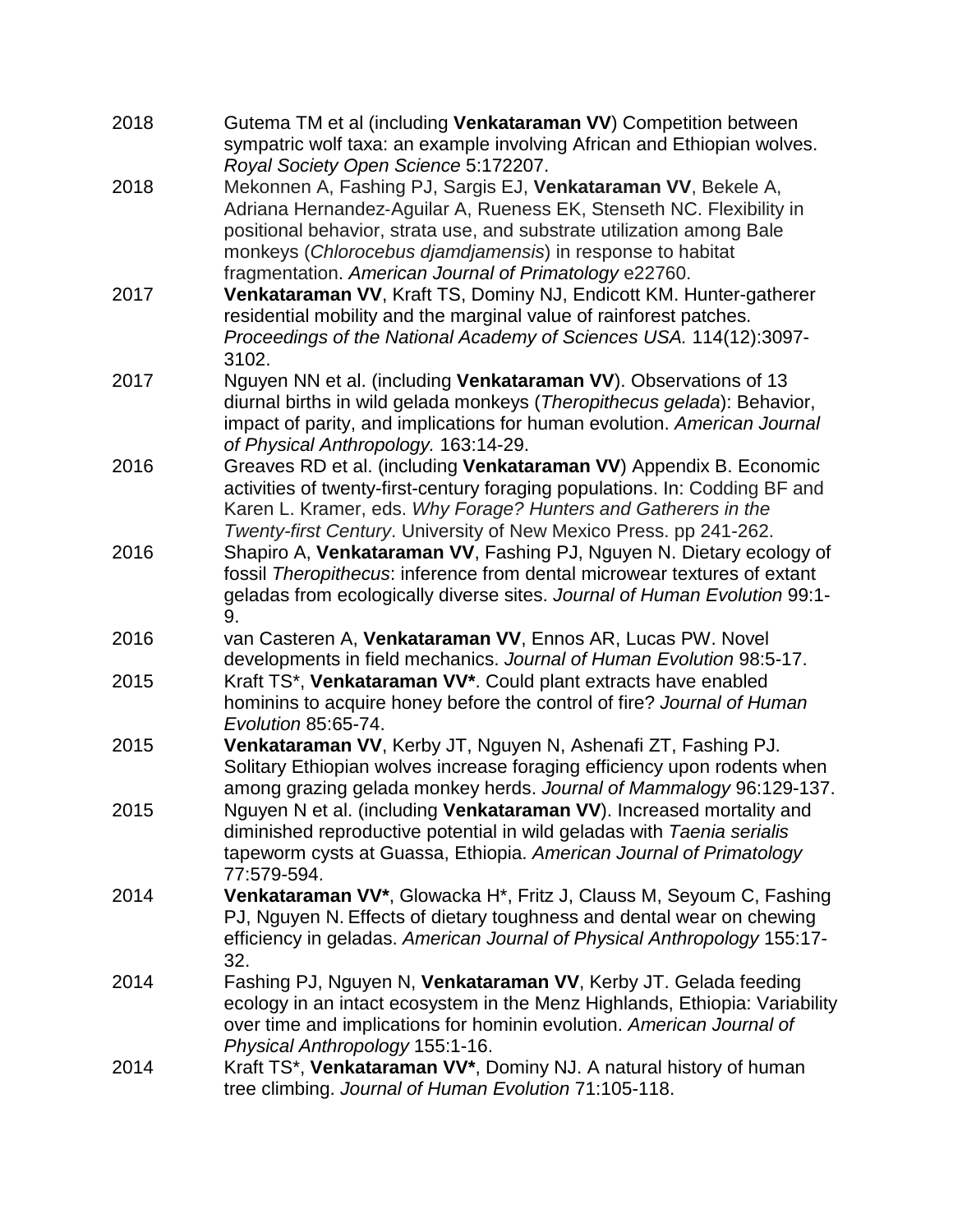- 2013 **Venkataraman VV\***, Kraft TS\*, DeSilva JM, Dominy NJ. Skeletal correlates of vertical climbing in the ankle joints of rainforest-hunter gatherers and great apes. *Human Biology* 85:309-328.
- 2013 **Venkataraman VV**, Rolian C, Gordon AD, Patel BA. A resampling approach and implications for estimating the phalangeal index from unassociated hand bones in fossil primates. *American Journal of Physical Anthropology* 151:280-289.
- 2013 **Venkataraman VV**, Kraft TS, Dominy NJ. Tree climbing and human evolution. *Proceedings of the National Academy of Sciences USA* 110:1237-1242.
- 2011 Fashing PJ et al. (including **Venkataraman VV**). Death among geladas (*Theropithecus gelada*): a broader perspective on mummified infants and primate thanatology. *American Journal of Primatology* 73:405-409.

#### Book chapters

in review Hanna J and **Venkataraman VV**. Experimental research on foot use and function during climbing by primates. In: *Evolution of the Primate Foot* (eds. A Zeininger, K Hatala, R Wunderlich, and D Schmitt). Springer

Manuscripts in active preparation

- in prep Kraft TS et al (including **Venkataraman VV**) The energetic efficiency of uniquely human subsistence strategies. *Science*
- in prep Kraft TS, **Venkataraman VV**, Tacey I, Endicott K. Batek food sharing networks: effects of reciprocity, kin, and need. *Evolution and Human Behavior*
- in prep Koster J et al (including **Venkataraman VV**) The life history of human foraging: cross-cultural and individual variation. *Current Anthropology*
- in prep **Venkataraman VV**, Yegian A, Kraft TS, Gurven M. Why use forest paths? *Scientific Reports*
- in prep Lo C, Holowka N, **Venkataraman VV**, Kraft TS, Gurven M. Rainforest habitat structure alters footfall patterns and walking mechanics of Tsimane hunter-horticulturalists. *Journal of Experimental Biology*

#### Other publications

- 2018 **Venkataraman VV**. Book Review of "The Primate Hand: Anatomical, Developmental, Functional and Paleontological Evidence*." Quarterly Review of Biology*
- 2015 Kraft TS\*, **Venkataraman VV\***, Green JC, Suratman M. Towards a sweeter future: conserving the giant Asian honey bee in Peninsular Malaysia. *Malaysian Naturalist* 68:32-36.

#### Invited Lectures

- 2018 American Museum of Natural History (('The evolutionary ecology of grasseating monkeys')
- 2018 Oxford Brookes University, Department of Anthropology ('The evolutionary ecology of grass-eating monkeys')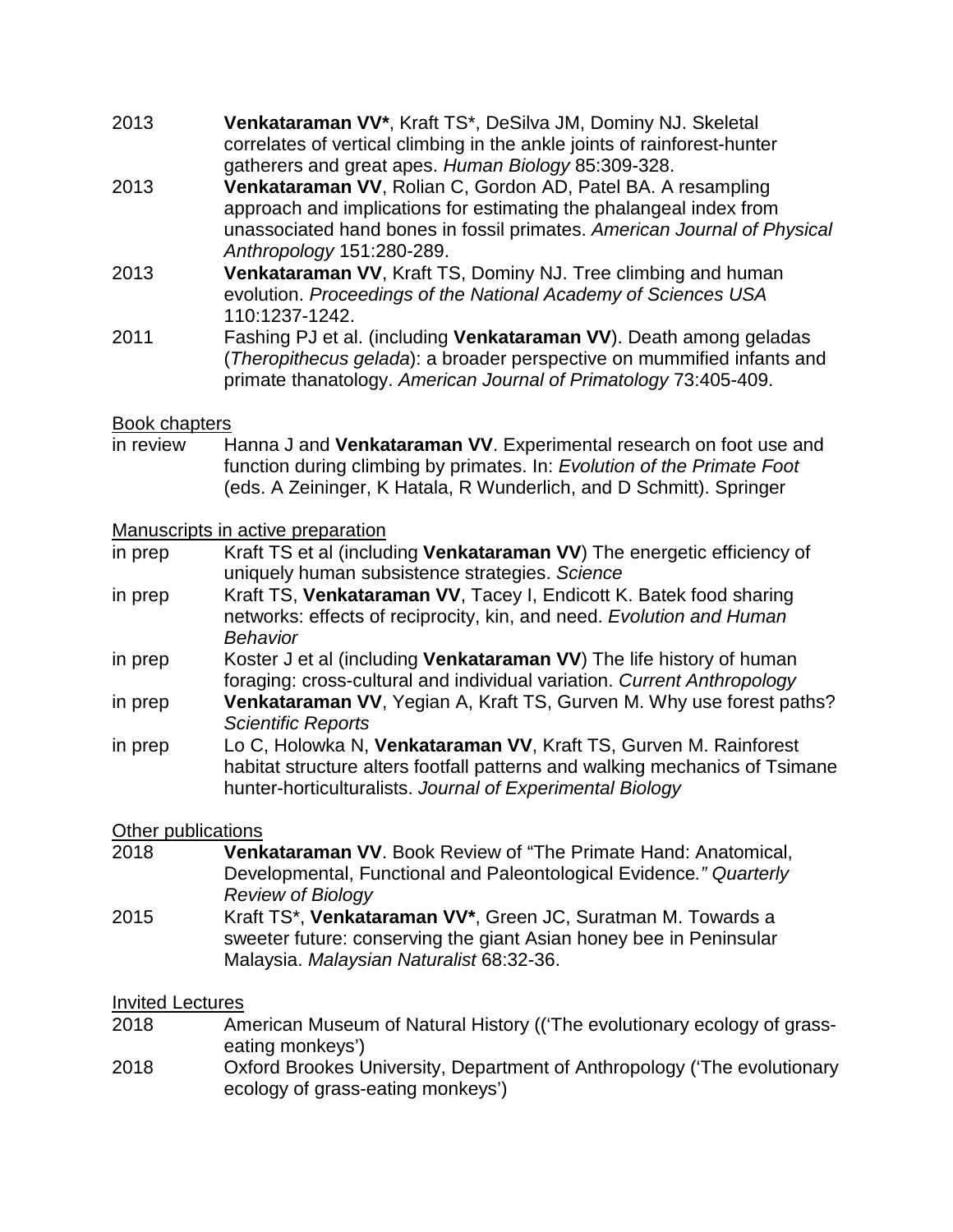- Banff Film Festival
- Boston University, Department of Anthropology ('The ecology and evolution of grass-eating monkeys')
- National Geographic Live! ('The fascinating lives of bleeding-heart monkeys')
- Santa Fe Institute Working Group: Coupled grassland and mammalian community dynamics over ecological and evolutionary timescales
- Keene State University, Orang Asli Archive
- Biodiversity Institute, UiTM University, Shah Alam, Malaysia
- Malaysian Nature Society, Kuala Lumpur, Malaysia
- National University of Singapore, Singapore
- Huyck Preserve, Rensselaerville, NY
- Evolutionary Geobiology Group, Dartmouth College, Hanover, NH.
- EXPO Graduate Symposium, Department of Geophysical Sciences,
	- University of Chicago. Chicago, IL.
- Grants and Honors
- Harvard Excellence in Teaching Award, Bok Center
- Harvard Excellence in Teaching Award, Bok Center
- American School for Prehistoric Research (\$3,500)
- National Geographic Society, Waitt Grant (\$15,000)
- Department of Anthropology, Dartmouth College, Clare Garber Goodman Research Grant (\$4,000)
- Outstanding Graduate Student Teacher, Dartmouth College
- Huyck Preserve, Research Grant (\$1,636)
- Huyck Preserve, Research Grant (\$1,200)
- William S. Pollitzer Travel Award, American Association of Physical Anthropologists (\$500)
- Department of Anthropology, Dartmouth College, Clare Garber Goodman Research Grant (\$1,200)
- William S. Pollitzer Travel Award, American Association of Physical Anthropologists (\$500)
- William S. Pollitzer Travel Award, American Association of Physical Anthropologists (\$500)
- National Science Foundation Graduate Research Fellowship (~\$100,000)
- American Society of Primatologists, Small Grant (\$1,200)
- National Geographic Society, Young Explorer's Grant (\$5,000)
- Adler Planetarium and Astronomy Museum, Travel Grant (\$800)

Teaching Experience

- Hunter-Gatherers (Primary instructor, Harvard University)
- Primate Social Behavior (Primary instructor, Harvard University)
- Hunter-Gatherers (Primary instructor, Harvard University)
- Primate Social Behavior (Primary instructor, Harvard University)
- Human Nature (Teaching Fellow, Harvard University)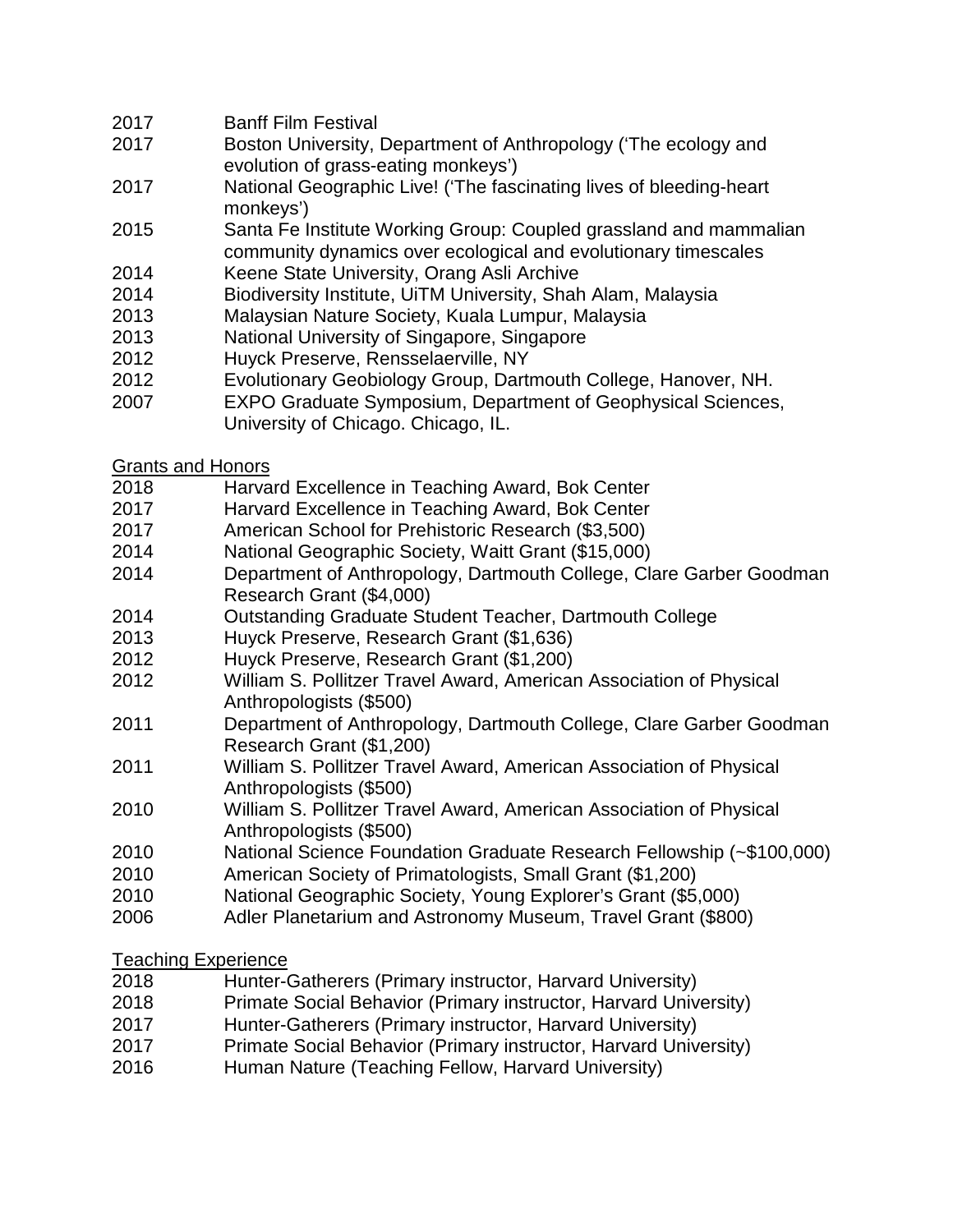- 2016 Introduction to Biological Anthropology (Primary instructor, Dartmouth College)
- 2016 Health and Disease in Evolutionary Perspective (Primary instructor, Dartmouth College)
- 2015 Introduction to Biological Anthropology (Primary instructor, Dartmouth College)
- 2015 Health and Disease in Evolutionary Perspective (Primary instructor, Dartmouth College)
- 2014 Biology Field Studies Program, Costa Rica (TA, Dartmouth College)
- 2012 Introduction to Environmental Sciences (TA, Dartmouth College)
- 2012 Introduction to Ecology (TA, Dartmouth College)
- 2011 Environment and Society (TA, Dartmouth College)
- 2010 Introduction to Archaeology (TA, Stony Brook University)
- 2009 Controversies in Human Behavior and Culture (TA, Stony Brook University)

### Student advising

- Cherie Lo (Harvard University, independent research): *Human walking mechanics and foot strike patterns across different ecological contexts*
- Elianna Shwayder (Harvard University, senior thesis): *Male-female relationships in Kibale forest baboons*
- Cara Jacobson (Harvard University, senior thesis): *Energetics of male reproductive strategies in Kibale forest baboons*
- Anita Eriksen (University of Oslo, Master's thesis): *Foraging strategies of wild gelada monkeys in an Afroalpine grassland at Guassa, Ethiopia*

# Peer-review activities

# Manuscript and grant reviewer for:

*Leakey Foundation, Scientific Reports, Human Ecology, American Journal of Physical Anthropology, Biology Letters, Evolutionary Anthropology, Journal of Human Evolution*, *Journal of the Royal Society Interface*, *Proceedings of the National Academy of Sciences USA, American Journal of Primatology, Journal of Field Robotics, PLOS ONE, International Journal of Primatology, Folia Primatologica, Global Ecology and Conservation*

### Media

| 2017          | Featured research, National Public Radio                                                                                                                                                                                           |
|---------------|------------------------------------------------------------------------------------------------------------------------------------------------------------------------------------------------------------------------------------|
|               | A New View into the Primate Birthing Process, by Barbara J. King                                                                                                                                                                   |
| 2015          | Featured research, Scientific American                                                                                                                                                                                             |
|               | Monkeys and wolves: unusual hunting buddies, by J. Platt                                                                                                                                                                           |
| 2015          | Featured research, Slate                                                                                                                                                                                                           |
|               | Baboon's best friend, by P. Thomas                                                                                                                                                                                                 |
| 2014          | Explorer moment of the week, National Geographic                                                                                                                                                                                   |
|               | December 8, 2014                                                                                                                                                                                                                   |
| ~~ <i>*</i> * | $\bullet$ . The contract of the contract of the contract of the contract of the contract of the contract of the contract of the contract of the contract of the contract of the contract of the contract of the contract of the co |

2014 Scientific consultant, National Geographic